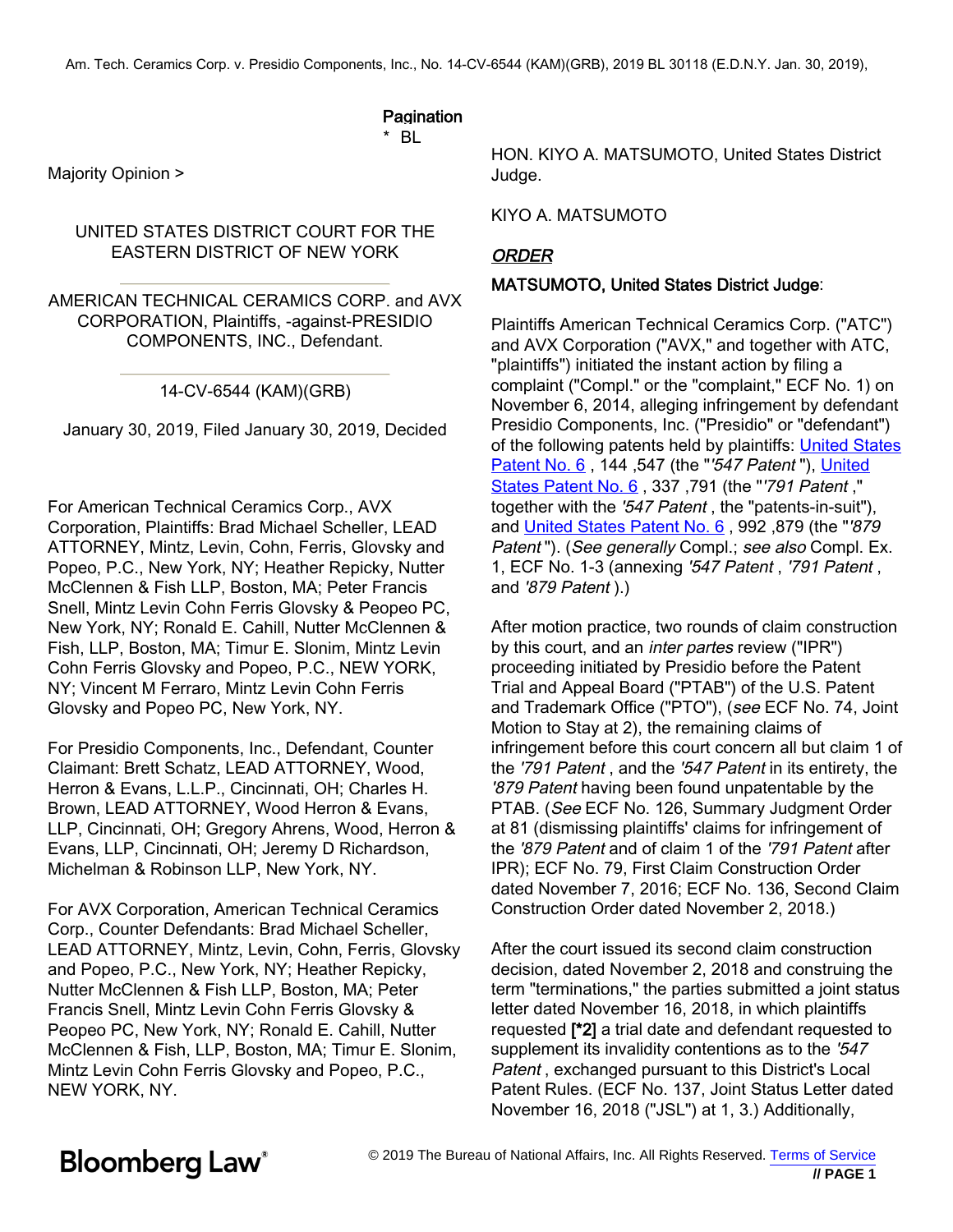Presidio requested leave to renew certain portions of its summary judgment motion, which the court previously denied without prejudice, pending further claim construction of the term "terminations." ( Id. at 3; ECF No. 126, Summary Judgment Order at 53.) Having construed "terminations," (see ECF No. 136, Claim Construction Order at 26), the court found that a genuine dispute of material issues of fact prevented it from ruling as a matter of law on Presidio's renewed motion, and thus denied the motion. (See Amended Minute Entry dated December 20, 2018.)

Pending before the court now is Presidio's request to supplement its invalidity contentions regarding the '547 Patent . Plaintiffs object, stating that Presidio is estopped from raising in this proceeding any invalidity ground that it "raised or reasonably could have raised during [the IPR]" proceeding challenging the '547 Patent, citing [35 U.S.C. § 315\(e\)\(2\)](https://www.bloomberglaw.com/product/blaw/document/XO7BVU003?jcsearch=35 U.S.C. %26sect; 315(e)(2)&summary=yes#jcite). (JSL at 2.) Presidio responds by relying on Shaw Industries Group, Inc. [v](https://www.bloomberglaw.com/product/blaw/document/XUNL96HG000N?jcsearch=222 F. Supp. 3d 222&summary=yes#jcite). [Automated](https://www.bloomberglaw.com/product/blaw/document/XUNL96HG000N?jcsearch=222 F. Supp. 3d 222&summary=yes#jcite) [Creel](https://www.bloomberglaw.com/product/blaw/document/XUNL96HG000N?jcsearch=222 F. Supp. 3d 222&summary=yes#jcite) Systems, Inc., [817](https://www.bloomberglaw.com/product/blaw/document/XK2SSFOG000N?jcsearch=817 F.3d 1293&summary=yes#jcite) [F.3d 1293](https://www.bloomberglaw.com/product/blaw/document/XK2SSFOG000N?jcsearch=817 F.3d 1293&summary=yes#jcite) (Fed. Cir. 2016), to argue that because it did not *petition* the PTAB on the invalidity grounds it now seeks to amend to its invalidity contentions, it necessarily could not have raised the grounds during the IPR and is thus not estopped. (JSL at 4, 5-6.) Plaintiffs argue in the alternative that, even if Presidio is not estopped, it has failed to show good cause to reopen discovery for the pur[poses of serving](https://www.bloomberglaw.com/product/blaw/document/X36I48?jcsearch=175 F.3d 1356&summary=yes#jcite) supplemental invalidity contentions and a supplemental expert invalidity report.

For the reasons discussed below, the court finds that defendant is estopped from raisi[ng invalidity grounds](https://www.bloomberglaw.com/product/blaw/document/X3G00EG008D?jcsearch=Pub. L. No. 112-29&summary=yes#jcite) [that it did not](https://www.bloomberglaw.com/product/blaw/document/X3G00EG008D?jcsearch=125 Stat. 284&summary=yes#jcite) include in its IPR petition to the PTO challenging the '547 Patent and, thus, it may not supplement its invalidity contentions or [serve a new](https://www.bloomberglaw.com/product/blaw/document/XO7BVM003?jcsearch=35 U.S.C. %26sect;%26sect; 311-319&summary=yes#jcite) [expert in](https://www.bloomberglaw.com/product/blaw/document/XO7BVM003?jcsearch=35 U.S.C. %26sect;%26sect; 311-319&summary=yes#jcite)validity report. Given that Presidio could have, but did not explain why it did not include the grounds it now seeks to supplement to the invalidity contentions when it sought IPR, the court need not address whether Presidio has shown good cause to reopen discovery. Moreover, the [court notes that Pre](https://www.bloomberglaw.com/product/blaw/document/XO7BVS003?jcsearch=35 U.S.C. %26sect; 314(a)&summary=yes#jcite)si[dio](https://www.bloomberglaw.com/product/blaw/document/X2HRTV18?jcsearch=37 C.F.R. %26sect; 42.108(a)&summary=yes#jcite)'s [submissions, to da](https://www.bloomberglaw.com/product/blaw/document/X2HRTV18?jcsearch=37 C.F.R. %26sect; 42.108(a)&summary=yes#jcite)te, have lacked specifics concerning what new grounds it intended to raise, and why those grounds were not available to it when it petitioned for IPR.

Though the court previously indicated it would issue a pretrial scheduling order with a trial date,

the court currently has a conflicting criminal trial scheduled for the parties' requested June 24, 2019 trial date. (See ECF No. 141, Joint Letter dated January 24, 2019.) Should that criminal trial be rescheduled, the court will inform the parties and they should be prepared to proceed on June 24, 2019. However, the parties should also be prepared for a later trial date, and shall inform the court of their availability for trial in August 2019 by joint letter submitted no later than one week from the date [\*3] of this Order.

### **DISCUSSION**

### I. LEGAL STANDARD

When deciding issues in a patent case, a district court applies the law of the circuit in which it sits to nonpatent issues and the law of the Federal Circuit to issues of substantive patent law. In re Cambridge Biotech Corp., 186 F.3d 1356 , 1368 (Fed. Cir. 1999); see also Coconut Grove Pads, Inc. v. Mich & Mich TGR, Inc., 222 F. Supp. 3d 222 , 250 n.6 (E.D.N.Y. 2016). Federal Circuit law also governs issues that are not substantive patent law if "the issue pertains to patent law, if it bears an essential relationship to matters committed to [the] exclusive control [of the Federal Circuit] by statute, or if it clearly implicates the jurisprudential responsibilities of [the Federal Circuit] in a field within its exclusive jurisdiction." Midwest Indus., Inc. v. Karavan Trailers, Inc., 175 F.3d 1356, 1359 (Fed. Cir. 1999) (en banc in relevant part) (internal citations and quotation marks omitted).

### A. Inter Partes Review

The America Invents Act ("AIA"), Pub. L. No. 112-29 , 125 Stat. 284 (2011), introduced IPR as a procedure in which the PTAB may review the patentability of one or more claims in a patent. See generally 35 U.S.C. §§ 311-319. The IPR process allows a party to petition the PTO to establish the invalidity of certain claims in a patent under Sections 102 or 103 of Title 35. Id. § 311(a)-(b). Institution of IPR is discretionary, and the PTAB may decide to institute IPR on all, some, or none of the petitioned grounds.  $35 \text{ U.S.C.}$  §  $314(a)$  ; 37 C.F.R. § 42.108(a) ("[T]he Board may authorize the review to proceed on all or some of the challenged claims and on all or some of the grounds of unpatentability asserted for each claim."); id. § 42.108(b) ("At any time prior to institution of [IPR], the Board may deny some or all grounds for unpatentability for some or all of the challenged claims.") An instituted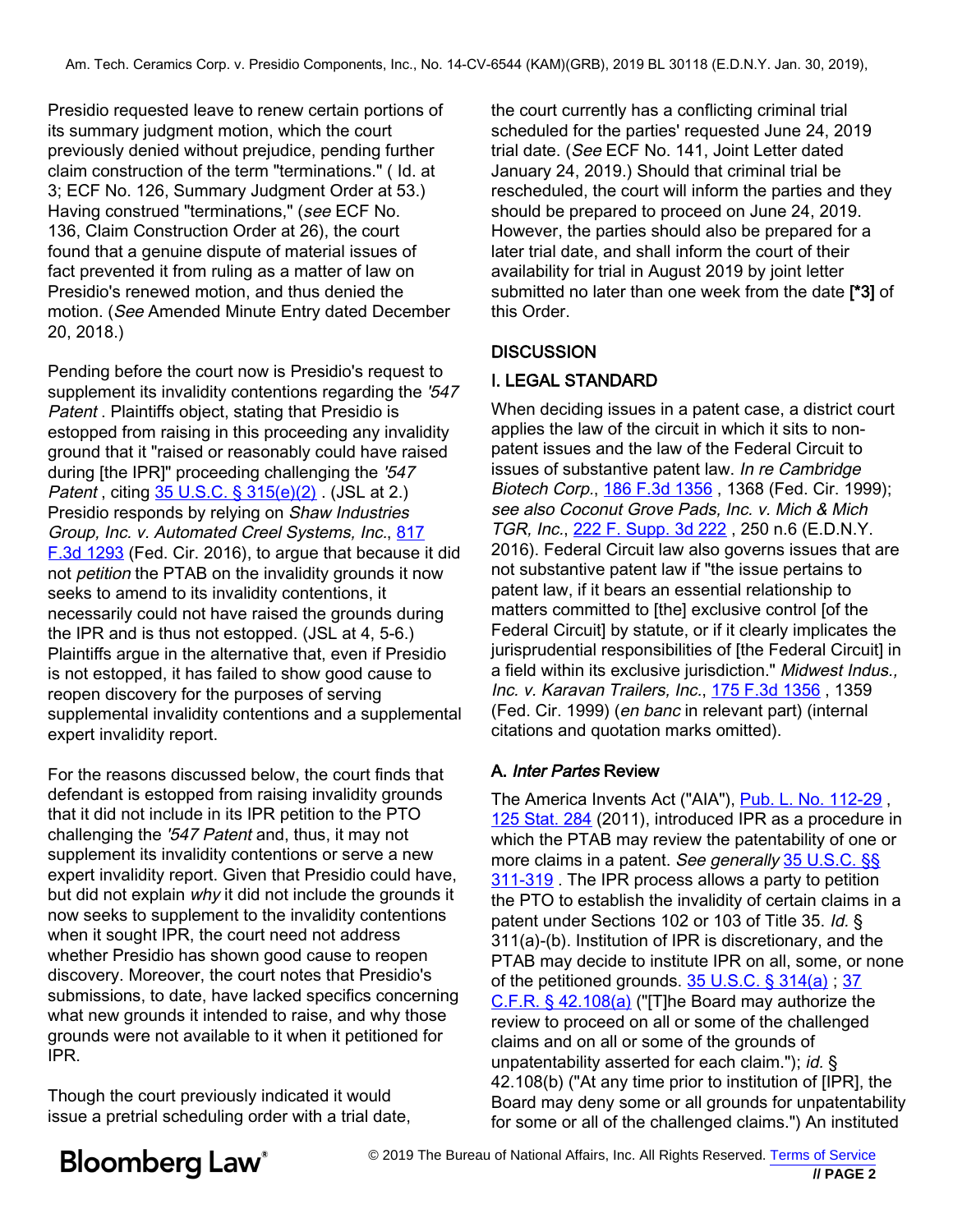IPR proceeding is held before a panel of three administrative judges,  $35 \text{ U.S.C.}$  §  $6(a)$  -(c), 311, and the panel issues a final written decision, usually within twelve months, with respect to the patentability of the patent claims challenged by the petitioner, *id.* § 318(a).

This procedure was enacted with the policy goals of streamlining the patent process in general and in focusing patent enforcement litigation, thus limiting costs for all parties and preserving judicial resources. SAS Inst., Inc. v. ComplementSoft, LLC, [825 F.3d 1341](https://www.bloomberglaw.com/product/blaw/document/X1RGKJKO0000N?jcsearch=825 F.3d 1341&summary=yes#jcite) , 1357 (Fed. Cir. 2016) (Newman, J.) (concurring in part, dissenting in part) ("The America Invents Act was designed—after a decade of hearings and revisions—to reduce the cost of patent litigation, to resolve major validity issues in an expert tribunal, and to put an end to repetitive challenges."), rev'd on other grounds, SAS Inst., Inc. v. Iancu, [138 S.Ct. 1348](https://www.bloomberglaw.com/product/blaw/document/1?citation=138 S.Ct. 1348&summary=yes#jcite) (2018). The legislative history of § 315(e) indicates that Congress intended IPR to serve as a complete substitute for litigating the validity of patent claims in the district court. S[ee, e.g., Patent](https://www.bloomberglaw.com/product/blaw/document/XVHUGU9G000N?jcsearch=793 F.3d 1268&summary=yes#jcite) Reform Act of 2009:

To give effect to the Congressional goal of reducing the costs of patent litigation and resolving issues before an expert patent tribunal, the AIA codified an estoppel provision meant to prevent an unsuccessful IPR petitioner from later arguing in a related patent infringement case that a "claim is invalid on any ground that the petitioner raised or reasonably could have raised [\*4] during that [IPR]." [35 U.S.C. § 315\(e\)\(2\)](https://www.bloomberglaw.com/product/blaw/document/XO7BVU003?jcsearch=35 U.S.C. %26sect; 315(e)(2)&summary=yes#jcite). The Federal Circuit ruled in Shaw that this estoppel provision does not apply to rejected, non-instituted grounds that were Hearing Before the House Comm. on the Judiciary, 111th Cong. 153 (2009) (statement of Rep. Manzullo) ("It is clearly appropriate to have an administrative process for challenging patent validity, but it should exist within a structure that guarantees a quick—and final—determination."); Patent Reform: The Future of American Innovation: Hearing Before the Senate Comm. on the Judiciary, 110th Cong. 13 (2007) (statement of Jon Dudas, Director, USPTO) ("[T]he estoppel needs to be quite strong that says on the second window any issue that you raised or could have raised you can bring up no place else. That second window, from the administration's position, is intended to allow nothing—a complete alternative to litigation."); see also Douglas Dynamics, LLC v. Meyer Prods. LLC, No. 14-CV-886, [\[2017 BL](https://www.bloomberglaw.com/product/blaw/document/XG7VMMEG000N?jcsearch=2017 BL 126421&summary=yes#jcite) [126421](https://www.bloomberglaw.com/product/blaw/document/XG7VMMEG000N?jcsearch=2017 BL 126421&summary=yes#jcite)], 2017 U.S. Dist. LEXIS 58773 , at \*13 [\(W.D](https://www.bloomberglaw.com/product/blaw/document/X1HGI4IHG000N?jcsearch=2017 BL 215412&summary=yes#jcite). [Wisc. Apr.](https://www.bloomberglaw.com/product/blaw/document/X1HGI4IHG000N?jcsearch=2017 BL 215412&summary=yes#jcite) 18, 2017). included and thus raised in an

IPR petition, but never instituted by the PTAB as part of the IPR. Shaw Indus. Grp. Inc., 817 F.3d at 1300 . The court in Shaw did not, however, address the circumstances presently before the court—when a litigant seeks to argue invalidity on non-petitioned grounds, grounds that it never included or raised in its IPR petition in the first place but reasonably could have.

### B. ESTOPPEL

In reaching its decision in Shaw, the Federal Circuit noted that estoppel applies to "any ground that the petitioner raised or reasonably could have raised during that [IPR]," thus applying its literal meaning. Id. (emphasis added). The Federal Circuit reasoned that an "IPR does not begin until it is instituted" by the PTO. Id. Therefore, according to the court in Shaw, a ground that is not instituted by the PTO could not have been reasonably raised *during* an IPR, and the petitioner is not estopped from arguing the ground in a later infringement action. Id.; see also In re Cuozzo Speed Technologies, LLC, 793 F.3d 1268, 1272 (Fed. Cir. 2015) ("IPRs proceed in two phases. In the first phase, the PTO determines whether to institute IPR. In the second phase, the Board conducts the IPR proceeding and issues a final decision." (citations omitted)). Accordingly, the court in Shaw held that § 315(e)(2)'s plain language "prohibit[ed] the application of estoppel" when the petitioner "did not raise—nor could it have reasonably raised—the [rejected] ground during the IPR." Shaw Indus. Grp., Inc., 817 F.3d at 1300 (emphasis in original).

### II. ANALYSIS

Plaintiffs seek to preclude Presidio from raising new, non-petitioned prior art references in this action based on § 315(e)(2). Both parties claim that a majority of district courts that have confronted this issue have applied Shaw as they argue it should be applied. The court finds, in any event, that a majority of district courts applying Federal Circuit precedent would not control this court's decision. Of course, the reasoning of sister courts are likely to be helpful to this court in reaching its decision. Plaintiffs assert that Shaw should be given a narrow interpretation to apply only to noninstituted grounds and cite to several district courts that have so ruled [\*5] in circumstances similar to those before the court. (JSL at 2.) See, e.g., Cobalt Boats, LLC v. Sea Ray Boats, Inc., No. 15-CV-0021, [2017 BL 215412], 2017 U.S. Dist. LEXIS 96909, at \*8 (E.D.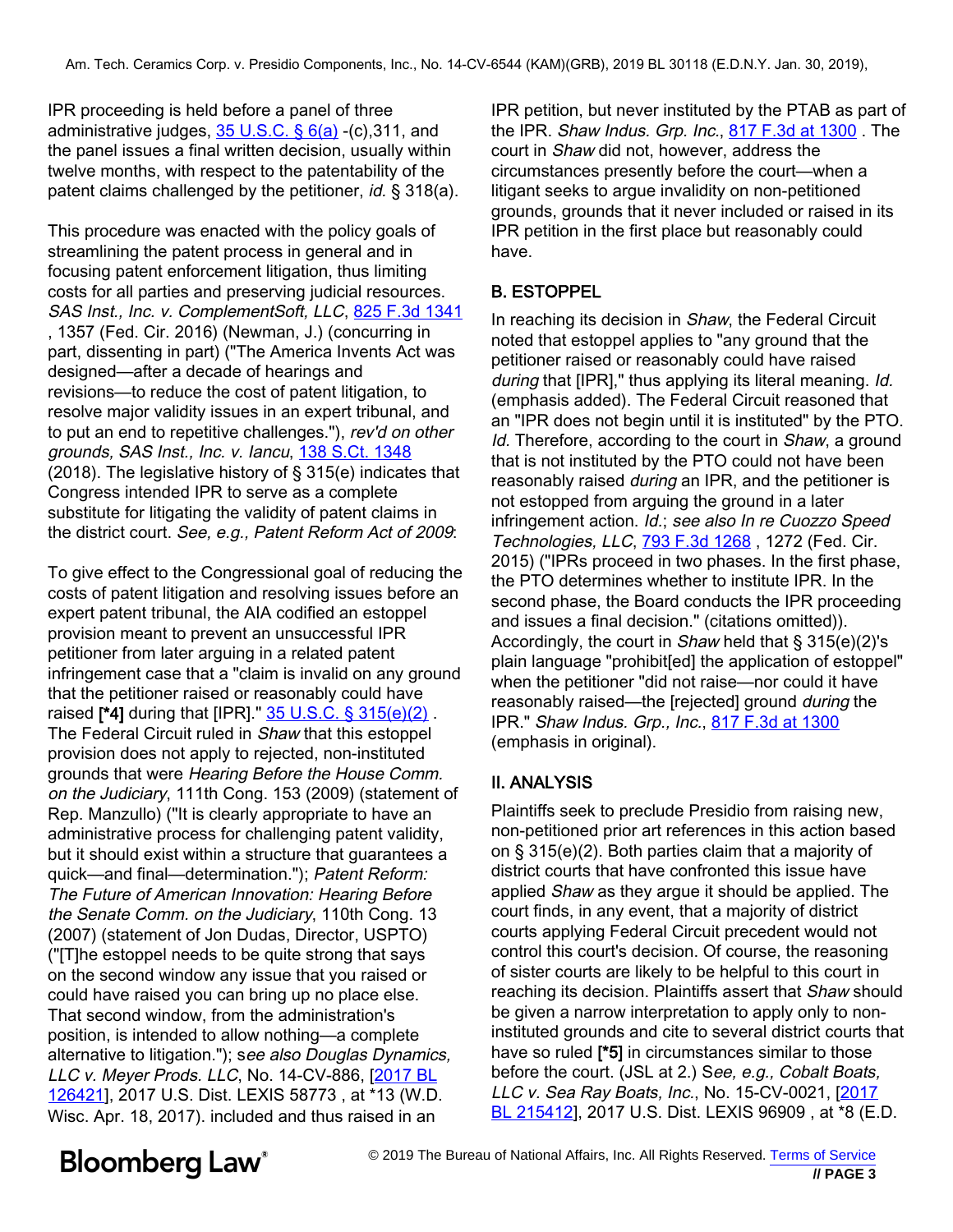Va. June 5, 2017) (concluding that estoppel applies to non-petitioned grounds); Biscotti Inc. v. Microsoft Corp., No. 13-CV-1015, 2017 U.S. Dist. LEXIS 144164 , at \*22-23 (E.[D. Tex. May 11, 2017\)](https://www.bloomberglaw.com/product/blaw/document/XGKSV6J0000N?jcsearch=221 F. Supp. 3d 534&summary=yes#jcite) (applying estoppel to non-petitioned grounds that the petitioner reasonably could have raised in its IPR petition), adopted by 2017 U.S. Dist. LEXIS 143675 , at \*4 (E.D. Tex. June 2, 2017); iLife Techs., Inc. v. Nintendo of Am. Inc., No. 13-CV-498[7, 2017 U.S. D](https://www.bloomberglaw.com/product/blaw/document/XT047EJG000N?jcsearch=2018 BL 1157&summary=yes#jcite)ist. LEXIS 87769 , at \*18-19 (N.D. Tex. May 30, 2017); Network-1 Techs., Inc. v. Alcatel-Lucent USA, Inc., No. 11-CV-492, 2017 U.S. Dist. LEXIS 178857 , at \*10[-11 \(E.D. Tex. Oct. 27](https://www.bloomberglaw.com/product/blaw/document/XJS9S5G000N?jcsearch=283 F. Supp. 3d 839&summary=yes#jcite), 2017); *Parallel Networks Licensing, LLC v. IBM Corp.*,<br>No. 13-CV-2072, <u>[\[2017 BL 62975](https://www.bloomberglaw.com/product/blaw/document/X1QB0E4VG000N?jcsearch=2017 BL 62975&summary=yes#jcite)</u>], 2017 U.S[. Dist.](https://www.bloomberglaw.com/product/blaw/document/X1MB5SBC0000N?jcsearch=2017 BL 16042&summary=yes#jcite) [LEXIS](https://www.bloomberglaw.com/product/blaw/document/X1MB5SBC0000N?jcsearch=2017 BL 16042&summary=yes#jcite) 28461 , at \*27-30 (D. Del. Feb. 22, 2017); Oil-Dri Corp. of Am. v. Nestle Purina Petcare Co., No. 15-CV-106[7, \[2017 BL 26](https://www.bloomberglaw.com/product/blaw/document/XIR53H7G000N?jcsearch=817 F.3d 1339&summary=yes#jcite)[8552](https://www.bloomberglaw.com/product/blaw/document/X13IM4MM0000N?jcsearch=2017 BL 268552&summary=yes#jcite)], 2017 U.S. Dist. LEXIS 121102 , at \*17-27 (N.D. Ill. A[ug. 2, 2017\);](https://www.bloomberglaw.com/product/blaw/document/XO7BVU003?jcsearch=35 U.S.C. %26sect; 315(e)(1)&summary=yes#jcite) Douglas Dynamics, [\[2017 BL 126421](https://www.bloomberglaw.com/product/blaw/document/XG7VMMEG000N?jcsearch=2017 BL 126421&summary=yes#jcite)], 2017 U.S. Dist. LEXIS 58773 , at \*11-13.

Courts that have found Shaw applies only to noninstituted grounds, that is, courts that have estopped a petitioner from asserting invalidity grounds the petitioner did not, but could have petitioned for IPR, focus on the policy goals animating the IPR process and the estoppel provision. See, e.g., Network- <sup>1</sup> Techs., 2017 U.S. Dist. LEXIS 178857 , at \*7 [\("Limi](https://www.bloomberglaw.com/product/blaw/document/X13IM4MM0000N?jcsearch=2017 BL 268552&summary=yes#jcite)ting [estoppel . .](https://www.bloomberglaw.com/product/blaw/document/X13IM4MM0000N?jcsearch=2017 BL 268552&summary=yes#jcite) . would frustrate the litigation efficiencies the America Invents Act was designed to produce."); Douglas Dynamics, [\[2017 BL 126421](https://www.bloomberglaw.com/product/blaw/document/XG7VMMEG000N?jcsearch=2017 BL 126421&summary=yes#jcite)], 2017 U.S. Dist. LEXIS 58773 , at \*13 ("This interpretation respects the statutory language and it is consistent with the legislative history, which clearly suggests that Congress intended IPR to serve as a complete substitute for litigating validity in the district court."). Some of those courts have reasoned that not [estopping a party](https://www.bloomberglaw.com/product/blaw/document/X1HGI4IHG000N?jcsearch=2017 BL 215412&summary=yes#jcite) would allow "a second bite at the apple" and would negate any time or cost savings intended to be generated by the IPR process. Parallel Networks Licensing, [\[2017 BL 62975](https://www.bloomberglaw.com/product/blaw/document/X1QB0E4VG000N?jcsearch=2017 BL 62975&summary=yes#jcite)], 2017 U.S. Dist. LEXIS 28461 , at \*30; Cobalt Boats, [\[2017 BL 215412](https://www.bloomberglaw.com/product/blaw/document/X1HGI4IHG000N?jcsearch=2017 BL 215412&summary=yes#jcite)], 2017 U.S. Dist. LEXIS [96909 , at \\*8-9 \("It w](https://www.bloomberglaw.com/product/blaw/document/XGKSV6J0000N?jcsearch=221 F. Supp. 3d 534&summary=yes#jcite)ould waste this Court's time to allow a stay for a year during IPR proceedings and then review invalidity arguments that Defendants could (and perhaps should) have raised in their IPR petition.").

Defendant responds by citing to several courts that have extended the Federal Circuit's literal reading of [35](https://www.bloomberglaw.com/product/blaw/document/XO7BVU003?jcsearch=35 U.S.C. %26sect; 315(e)(2)&summary=yes#jcite) [U.S.C. § 315\(e\)\(2\)](https://www.bloomberglaw.com/product/blaw/document/XO7BVU003?jcsearch=35 U.S.C. %26sect; 315(e)(2)&summary=yes#jcite) in Shaw, and thus permitted a

petitioner to raise non-petitioned grounds that were accordingly not among the grounds on which the PTAB instituted IPR. See, e.g., Intellectual Ventures I LLC v. Toshiba Corp., 221 F. Supp. 3d 534 , 553-54 (D. Del. 2016) (applying Shaw to non-petitioned grounds but noting that such a result "confounds the very purpose of this parallel administrative proceeding"); Koninklijke Philips N.V. v. Wangs All. Corp., No. 14- CV-12298 [2018 BL 1157], 2018 WL 283893, at\*4 (D. Mass. Jan. 2, 2018) ("The broader reading of the estoppel provision is foreclosed by Shaw."); Finjan, Inc. v. Blue Coat Sys., LLC, 283 F. Supp. 3d 839, Jonc. 2017); see also Verinata Health, Inc. v. Ariosa Diagnostics, Inc., No. 12-CV-5501, [2017 BL 16042], 2017 WL 235048 , at \*3 (N.D. Cal. Jan. 19, 2017) (collecting cases). Cf. HP Inc. v. MPHJ Tech. Invs., LLC, 817 F.3d 1339 , 1347 (Fed. Cir. 2016) (holding estoppel provision in  $35$  U.S.C. §  $315(e)(1)$ , with identical "raised or reasonably could have raised during the [IPR]" language, did not apply to noninstituted grounds).1

The court finds that Shaw does not foreclose plaintiffs' position that non-petitioned grounds are subject to § 315(e)(2)'s estoppel provision. Indeed, Shaw dealt only with petitioned but non-instituted grounds, and <sup>[\*6]</sup> the Federal Circuit has not considered estoppel for nonpetitioned grounds. See Oil-Dri Corp. of Am., [2017] BL 268552], 2017 U.S. Dist. LEXIS 121102, at \*19 ("Shaw . . . focused on noninstituted grounds rather than nonpetitioned grounds . . . [t]hus, there is no binding case that is directly on point.") Although Shaw's reasoning has been extended by some district courts to non-petitioned grounds because nonpetitioned grounds literally could not have been raised during IPR, for this court to so hold would render the estoppel provision meaningless. See Cobalt Boats, [ 2017 BL 215412], 2017 U.S. Dist. LEXIS 96909, at \*8 ("[T]he broad reading of Shaw renders the IPR estoppel provisions essentially meaningless because parties may pursue two rounds of invalidity arguments as long as they carefully craft their IPR petition."); cf. Intellectual Ventures I, 221 F. Supp. 3d 534, 553-54 ("Although extending the [Federal Circuit's] logic [in Shaw] to prior art references that were never presented to the PTAB at all (despite their public nature) confounds the very purpose of this parallel administrative proceeding, the court cannot divine a reasoned way around the Federal Circuit's interpretation in Shaw."), reconsideration denied, [ 2017 BL 7554], 2017 WL 107980, at \*1 (D. Del. Jan.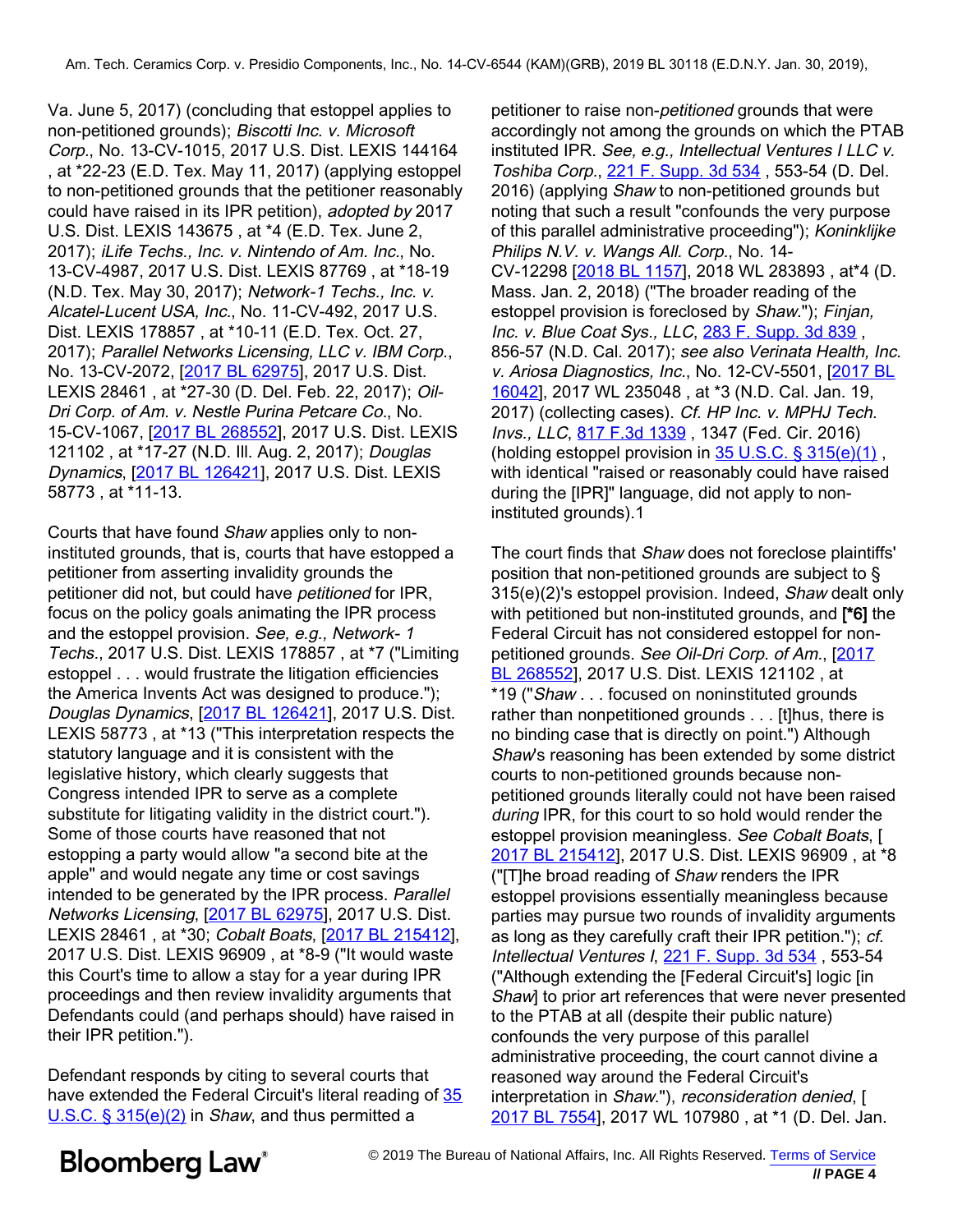#### 11, 2017).

Although various district courts ha[ve ruled in a mann](https://www.bloomberglaw.com/product/blaw/document/X13IM4MM0000N?jcsearch=2017 BL 268552&summary=yes#jcite)er favorable to either parties' positions, given the dearth of guidance from the Federal Circuit, this court finds persuasive the reasoning in Milwaukee Electric Tool, Corp. v. Snap-On Inc., [271 F. Supp. 3d 990](https://www.bloomberglaw.com/product/blaw/document/X137AR0K0000N?jcsearch=271 F. Supp. 3d 990&summary=yes#jcite) (E.D. Wisc. 2017), and Oil Dri Corp. of America.

The court in Milwaukee Electric Tool sought to preserve some of the policy goals supporting the creation of IPR in holding "that a petitioner is estopped from asserting invalidity contentions based on prior art that it could reasonably have included in its IPR petition but did not." Milwaukee Elec. Tool, [271 F. Supp. 3d at](https://www.bloomberglaw.com/product/blaw/document/X137AR0K0000N?jcsearch=271 F. Supp. 3d at 1029&summary=yes#jcite) [1029](https://www.bloomberglaw.com/product/blaw/document/X137AR0K0000N?jcsearch=271 F. Supp. 3d at 1029&summary=yes#jcite) . The court explained that a petitioner who raises grounds that are not instituted, "to no fault of its own," has not had a full hearing on the merits of its invalidity contentions. Id. (quoting Oil-Dri Corp. of Am., [\[2017](https://www.bloomberglaw.com/product/blaw/document/X13IM4MM0000N?jcsearch=2017 BL 268552&summary=yes#jcite)] [BL 268552](https://www.bloomberglaw.com/product/blaw/document/X13IM4MM0000N?jcsearch=2017 BL 268552&summary=yes#jcite)], 2017 U.S. Dist. LEXIS 121102, at \*23); see also Verinata Health, Inc., [[2017 BL 16042](https://www.bloomberglaw.com/product/blaw/document/X1MB5SBC0000N?jcsearch=2017 BL 16042&summary=yes#jcite)], 2017 WL 235048 , at \*3 ("Indeed, limiting IPR estoppel to grounds actually instituted ensures that estoppel applies only to those arguments, or potential arguments, that received (or reasonably could have received) proper judicial attention.") Conversely, a petitioner that chooses not to raise certain invalidity grounds in its IPR petition only has itself [to blame](https://www.bloomberglaw.com/product/blaw/document/XG7VMMEG000N?jcsearch=2017 BL 126421&summary=yes#jcite). See [Oil-Dri](https://www.bloomberglaw.com/product/blaw/document/XG7VMMEG000N?jcsearch=2017 BL 126421&summary=yes#jcite) [C](https://www.bloomberglaw.com/product/blaw/document/XG7VMMEG000N?jcsearch=2017 BL 126421&summary=yes#jcite)orp. of Am., [\[2017 BL 268552](https://www.bloomberglaw.com/product/blaw/document/X13IM4MM0000N?jcsearch=2017 BL 268552&summary=yes#jcite)], 2017 U.S. Dist. LEXIS 121102 , at \*26 ("[T]he fairness and due process concerns that arise in the context of noninstituted grounds . . . do not exist in the context of nonpetitioned grounds.") The Milwaukee Electric Tool court concluded that a petitioner is subject to IPR estoppel when it fails to raise those grounds it "reasonably could have raised" in its IPR petition. Milwaukee Elec. Tool, [271 F. Supp. 3d at 1029](https://www.bloomberglaw.com/product/blaw/document/X137AR0K0000N?jcsearch=271 F. Supp. 3d at 1029&summary=yes#jcite); see also Oil-Dri Corp. of Am., [\[2017 BL 268552](https://www.bloomberglaw.com/product/blaw/document/X13IM4MM0000N?jcsearch=2017 BL 268552&summary=yes#jcite)], 2017 U.S. Dist. LEXIS 121102 , at \*22-23 ("[I]f a party does not include an invalidity ground in its petition that it reasonably could have included, it necessarily has not raised a ground that it 'reasonably could have raised during [that IPR].'")

Presidio's view of § 315(e)(2) would only trigger estoppel in the odd situation when a petitioner raises a ground in a petition, the PTAB subsequently institutes IPR on that [\*7] ground, the petitioner then chooses not to argue invalidity on that ground during the IPR, but once again changes course to raise that invalidity ground in federal court. Such a capricious strategy is

hard to fathom, and indeed warrants estoppel, but is hardly the only inefficiency the AIA and IPR intended to counter. See Oil-Dri Corp. of Am., [2017 BL 268552], 2017 U.S. Dist. LEXIS 121102 at \*23-24 ("The Court has difficulty understanding why a party would pursue such a strategy.") As the court in Oil-Dri Corp. of America reasoned, the policy goals driving the creation of the IPR process support a broader interpretation of the estoppel provision of § 315 as the narrow interpretation "invites parties to take 'a second bite at the apple'" and would "hardly promote[] efficiency or reduce<sup>[]</sup> the burden on federal courts." *Id.* at \*25.

This court agrees with the Milwaukee Electric Tool and Oil-Dri Corp. of America courts, and thus holds that Presidio is barred by the estoppel provision of § 315 and, thus, may not supplement its invalidity contentions to raise grounds that it reasonably could have raised in its IPR petition challenging the '547 Patent . When a party chooses to seek IPR, but only on certain grounds, that choice comes with consequences, notably the risk of estoppel under § 315(e)(2). See iLife Techs., 2017 U.S. Dist. LEXIS 87769 , at \*18-19 ("[Defendant] should have presented 'all of its best evidence.' . . . 'In exchange for the expedited adjudication of its best case,' [defendant] surrendered the right to judicial review of its secondary grounds for invalidity." (quoting Douglas Dynamics, [2017 BL] 126421], 2017 U.S. Dist. LEXIS 58773 , at \*5)). Accordingly, the court declines to reopen discovery so that Presidio can serve new invalidity contentions on grounds that it could have, but chose not to, raise in its IPR petition challenging the '547 Patent .

#### **CONCLUSION**

For the foregoing reasons, the court denies Presidio's request to supplement its invalidity contentions and serve a revised expert invalidity report.

#### SO ORDERED.

Brooklyn, New York

Dated: January 30, 2019

#### /s/ HON. KIYO A. MATSUMOTO

United States District Judge

Eastern District of New York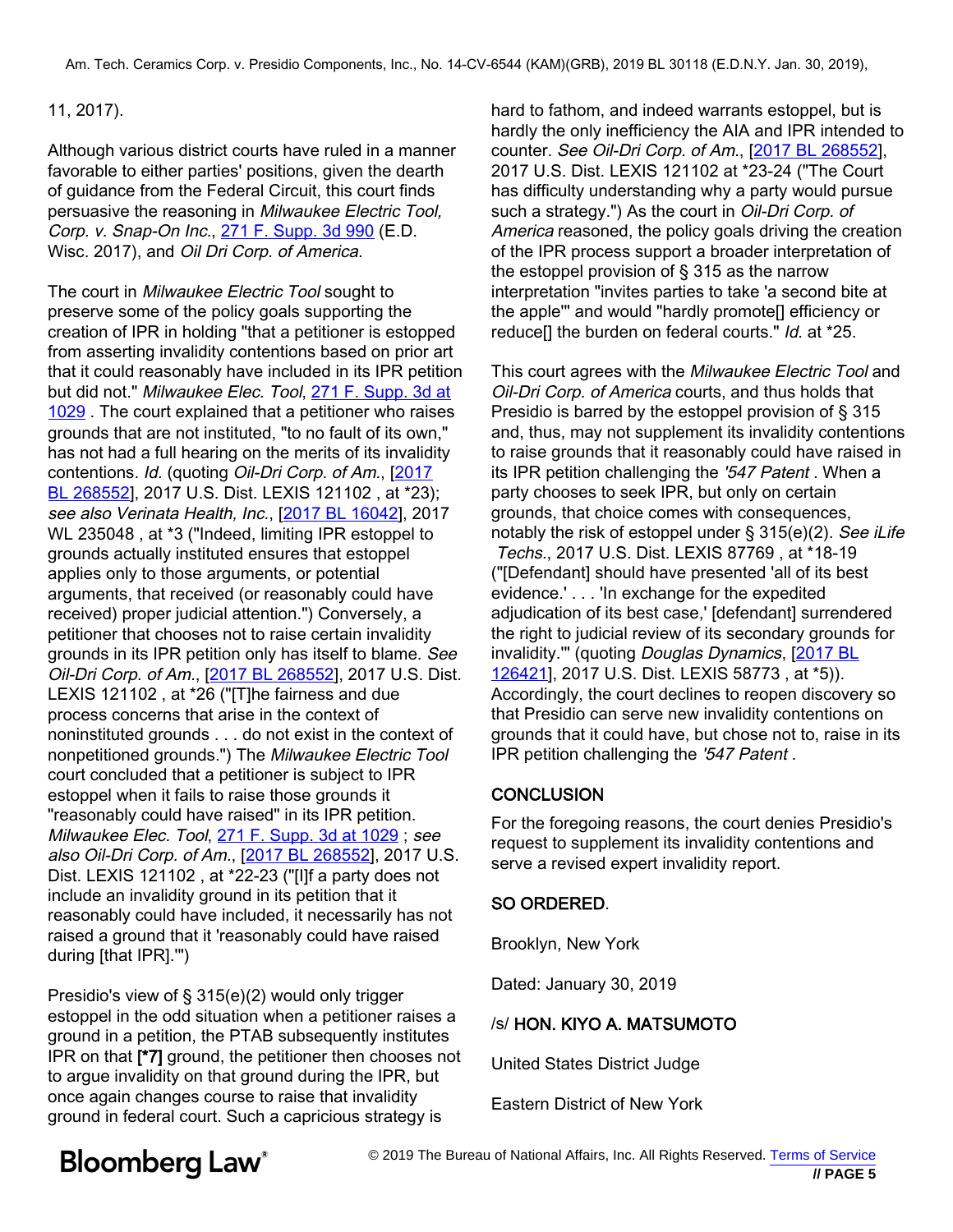fn1

The PTAB similarly takes this approach when considering successive IPR petitions under [35](https://www.bloomberglaw.com/product/blaw/document/XO7BVU003?jcsearch=35 U.S.C. %26sect; 315(e)(1)&summary=yes#jcite) [U.S.C. § 315\(e\)\(1\)](https://www.bloomberglaw.com/product/blaw/document/XO7BVU003?jcsearch=35 U.S.C. %26sect; 315(e)(1)&summary=yes#jcite) . Great W. Cas. Co. v. Intellectual Ventures II LLC, IPR No. 2016-01534, Paper No. 13, at 10, 11-14 (PTAB Feb. 15, 2017) ("[T]he Board's determination not to institute an [IPR] . . . is not a final written decision . . . and thereby does not trigger the estoppel provisions under 35 U.S.C. [§] 315(e).")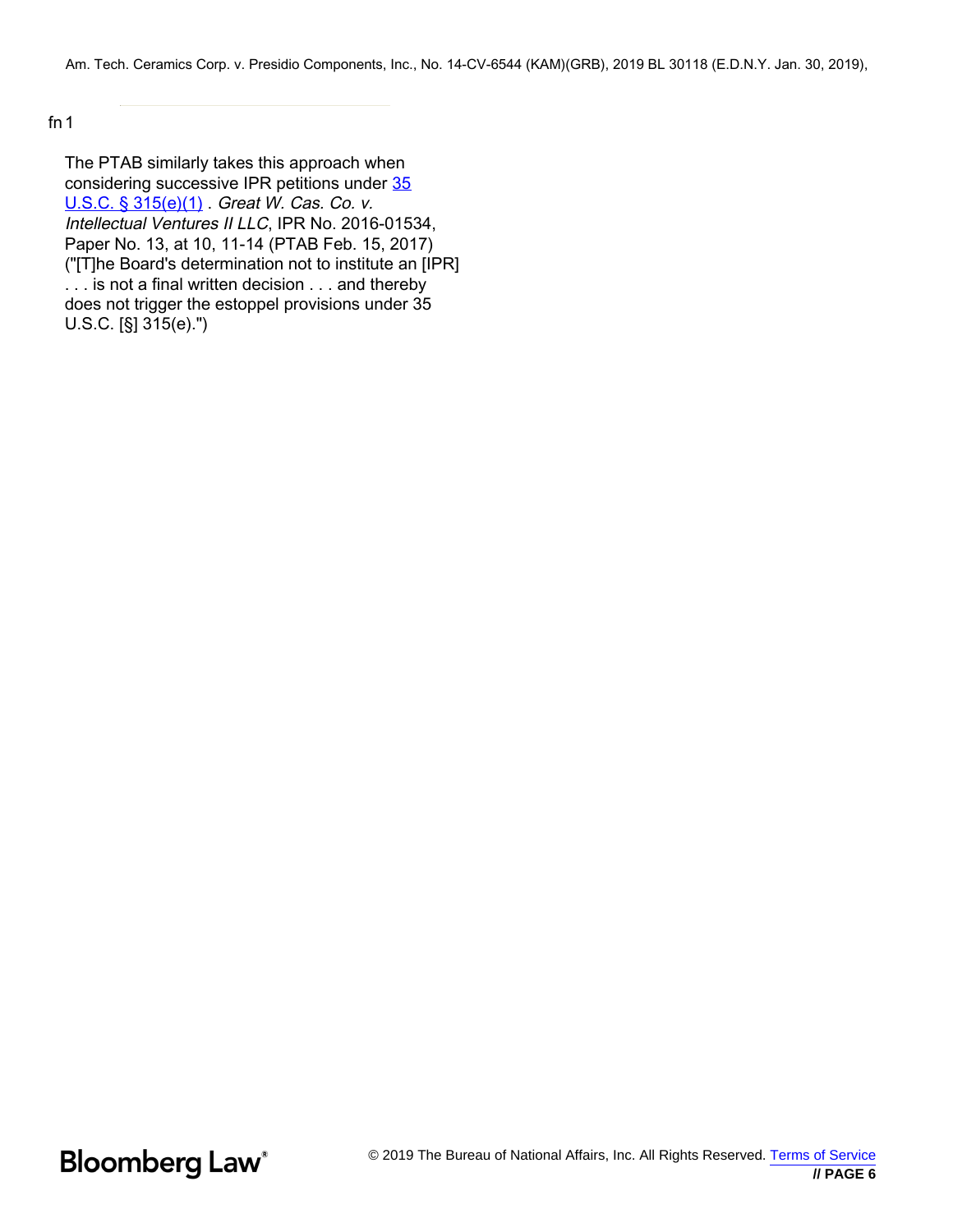# **General Information**

| Judge(s)       | Kiyo A. Matsumoto                                                                                                       |
|----------------|-------------------------------------------------------------------------------------------------------------------------|
| Topic(s)       | <b>Patent Law</b>                                                                                                       |
| Court          | United States District Court for the Eastern District of New York                                                       |
| <b>Parties</b> | AMERICAN TECHNICAL CERAMICS CORP. and<br>AVX CORPORATION, Plaintiffs, -against-PRESIDIO<br>COMPONENTS, INC., Defendant. |